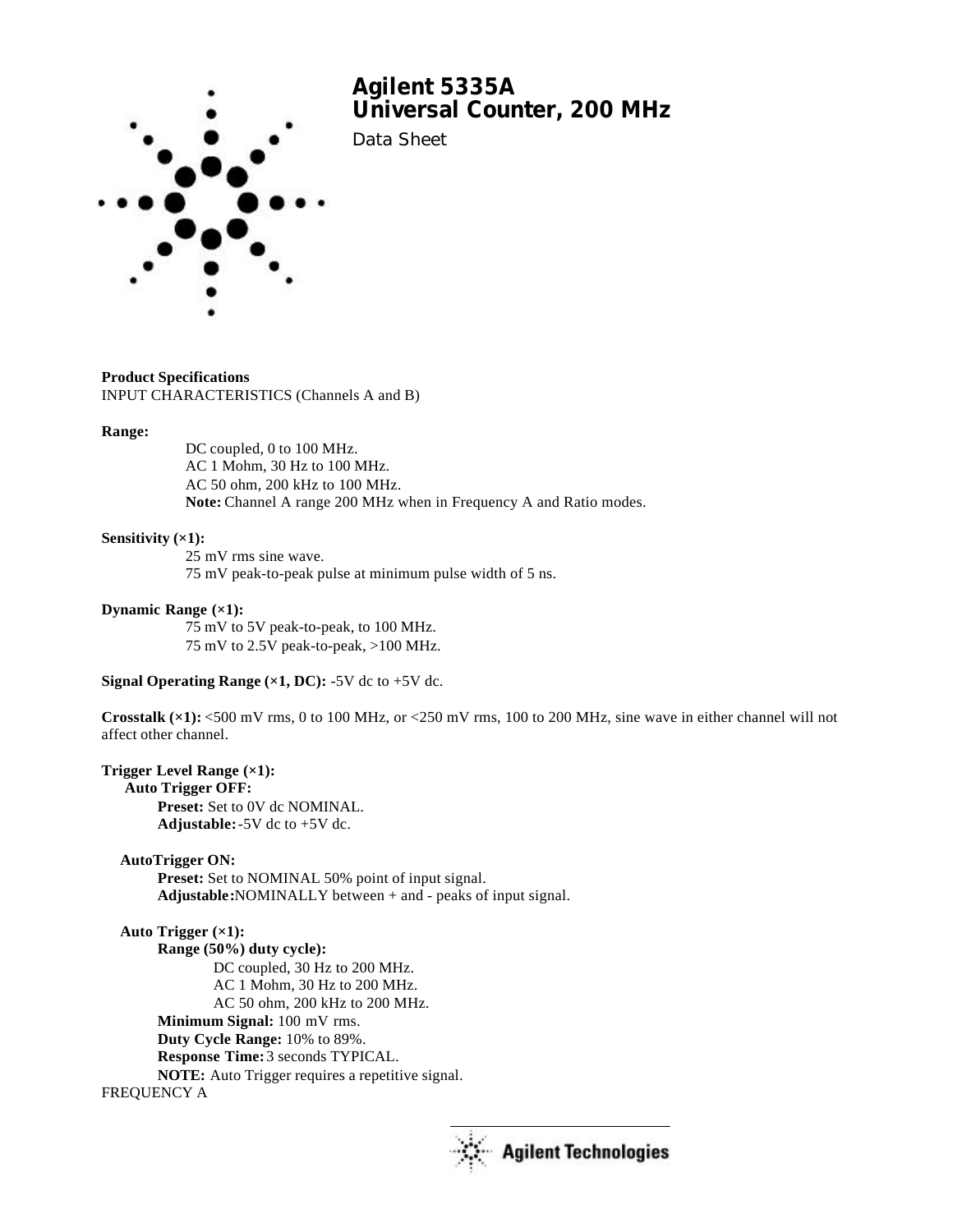**Range:** 0 to 200 MHz, prescaled by 2. **LSD Displayed:** ((1 ns) / (Gate Time)  $\times$  FREQ. (e.g., 9 digits in a second) **Resolution:**  $\pm (2 \times LSD) \pm 1.4 \times ( (Trigger Error) / (Gate Time)) \times FREQ.$ **Accuracy:**  $\pm$  (Resolution)  $\pm$  (Time Base Error)  $\times$  FREQ.

### PERIOD A

**Range:** 10 ns to 10e7 s. **LSD Displayed:** ((1 ns) / (Gate Time)  $\times$  PER. (e.g., 9 digits in a second) **Resolution:**  $\pm (2 \times LSD) \pm 1.4 \times ((Trigger Error) / (Gate Time)) \times PER$ . **Accuracy:**  $\pm$  (Resolution)  $\pm$  (Time Base Error)  $\times$  PER. **Period Average:** User selects MEAN function,  $n = 100$ , or  $n = 1,000$ .

## TIME INTERVAL A-->B

**Range:** 0 ns to 10e7 s. **LSD Displayed:** 1 ns (100 ps using MEAN). **Resolution:**  $\pm (2 \times LSD) \pm (STAT Trigger Error) \pm (STOP Trigger Error)$ . **Accuracy:**  $\pm$  (Resolution)  $\pm$  (Time Base Error)  $\times$  TI  $\pm$  (Trigger Level Timing Error)  $\pm$  (2 ns). **Gate Mode:** MIN only. **Time Interval Average:** User selects MEAN function,  $n = 100$ , or  $n = 1,000$ .

## PULSE WIDTH A

**Range:** 5 ns to 10e7 s.

**Trigger Point Range:** 40% to 60% of pulse height.

**LSD Displayed:** and **Resolution** are same as Time Interval A-->B specifications.

**Accuracy:**  $\pm$  (Resolution)  $\pm$  (Time Base Error)  $\times$  PULSE  $\pm$  (Trigger Level Timing Error)  $\pm$  2 ns.

## STATISTICS AND MATH

**Sample Size:** Selectable between either  $N = 100$  or  $N = 1000$  samples.

**Std. Dev.:** Displays a standard deviation of selected sample size.

**Mean:** Displays mean estimate of selected sample size.

**Smooth:** Performs a weighted running average and truncates unstable least significiant digits from display.

**NOTE:** Statistics functions performed after Math functions.

**Math:** All measurement functions with exception of GATE TIME, TOTALIZE in scale mode, and TRIG LVL, may be operated upon by Math functions. Offset, Normalize, and Scale may be used independently or together.

#### GENERAL

**Function Memory:** Front panel settings for Math, Statistics, Range Hold, Ext. Arm Enable, Gate, and Cycle stored for current function and immediately preceding function. GATE TIME and TRIG LVL do not affect memory. **Cycle:** Determines delay between measurements.

**NORM:** No more than 4 readings per second NOMINAL.

**MIN:** Minimum gate time. Actual time depends on function. For FREQ A, (FREQ B), FREQ C, and PER A, minimum gate time = (one period of input)  $\times$  (prescale factor).

**SINGLE:** One measurement taken with each press of button.

 **Display:** 12 digit LED display in engineering format; exponent range of +18 to -18.

 **Overflow:** All measurements which would theoretically cause a display of more than 12 digits will display 12 most significant digits.

 **Operating Temperature:** 0 to 50 degrees C.

 **Power Requirements:** 100, 120, 220, 240 VAC (+5%, -10%), 48-66 Hz; 130 VA max.

**Dimensions:** 425.5 mmW  $\times$  132.6 mm H  $\times$  345.4 mm D (16<sup>3</sup>/4"  $\times$  5<sup>1</sup>/4"  $\times$  13<sup>1</sup>/<sub>2</sub>"), not including removable handles.

## **Selectable Resolution**

Digital gate time selection makes it easy to trade off resolution and measurement time. Resolution is 9 digits per second of gate time to 100 MHz for period and 200 MHz for frequency.

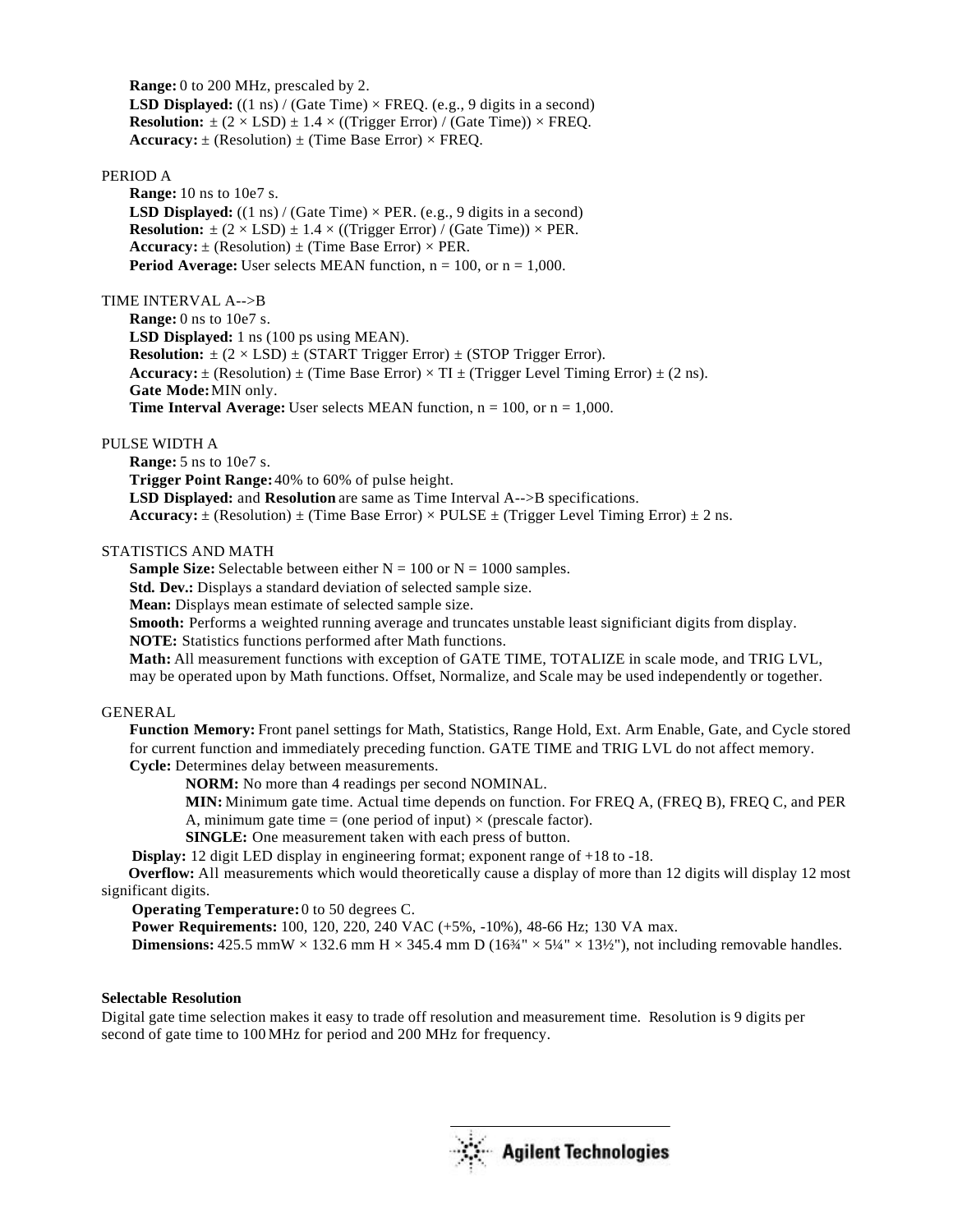# **Measurements**

In addition to standard universal counter measurements of frequency, period, time interval, ratio and totalize, the 5335A provides pulse width, rise and fall time, duty cycle, slew rate, relative phase, and inverse time interval.

# **External Arming**

External arming/gating allows synchronization with external events. This feature lets you easily make pulsed RF communications and radarsignal measurements to 1.3 GHz.

# **Full Function**

Two ratio functions of A/B and C/A use the full bandwidth, sensitivity, and input signal conditioning controls of the A, B, and C input channels.